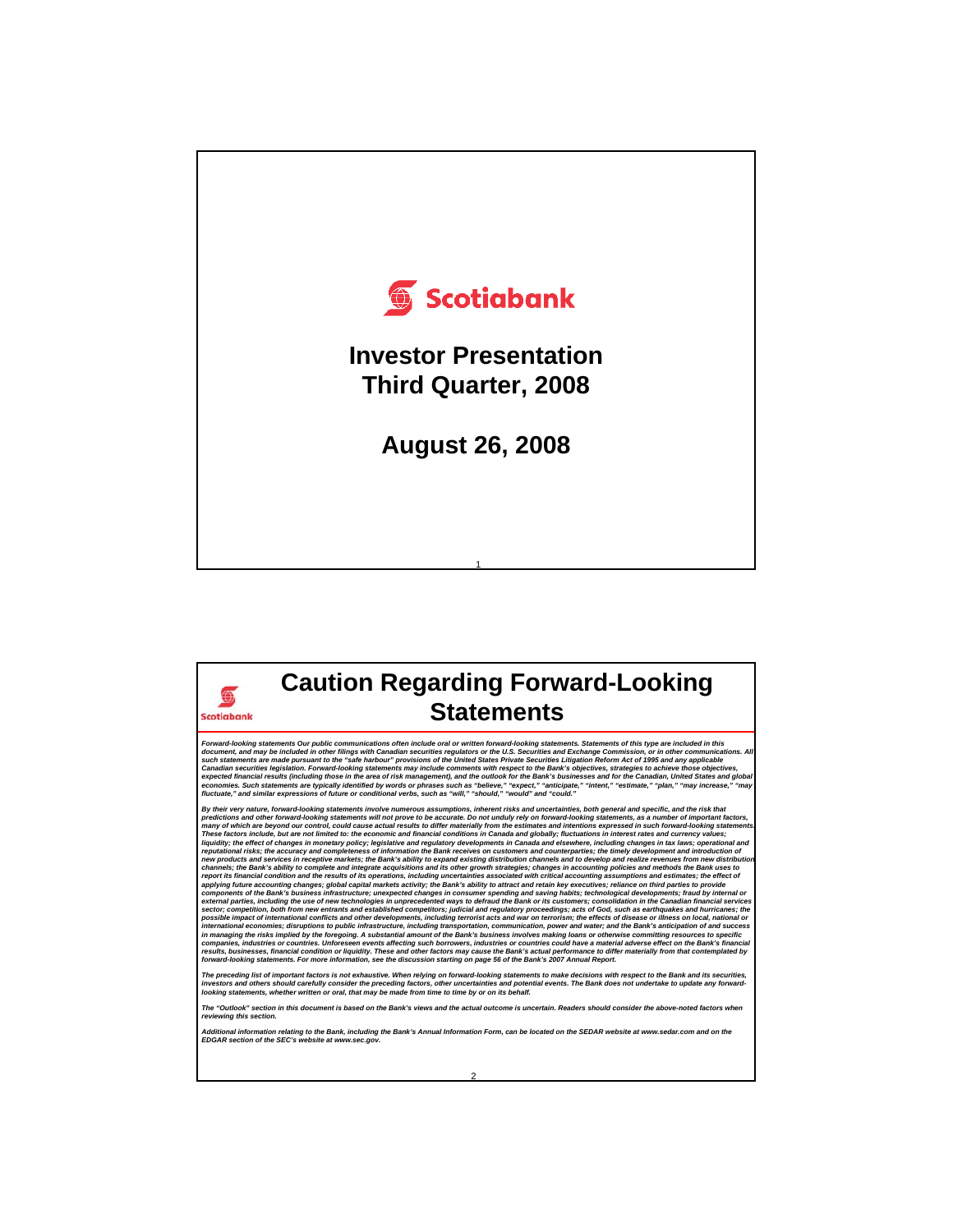

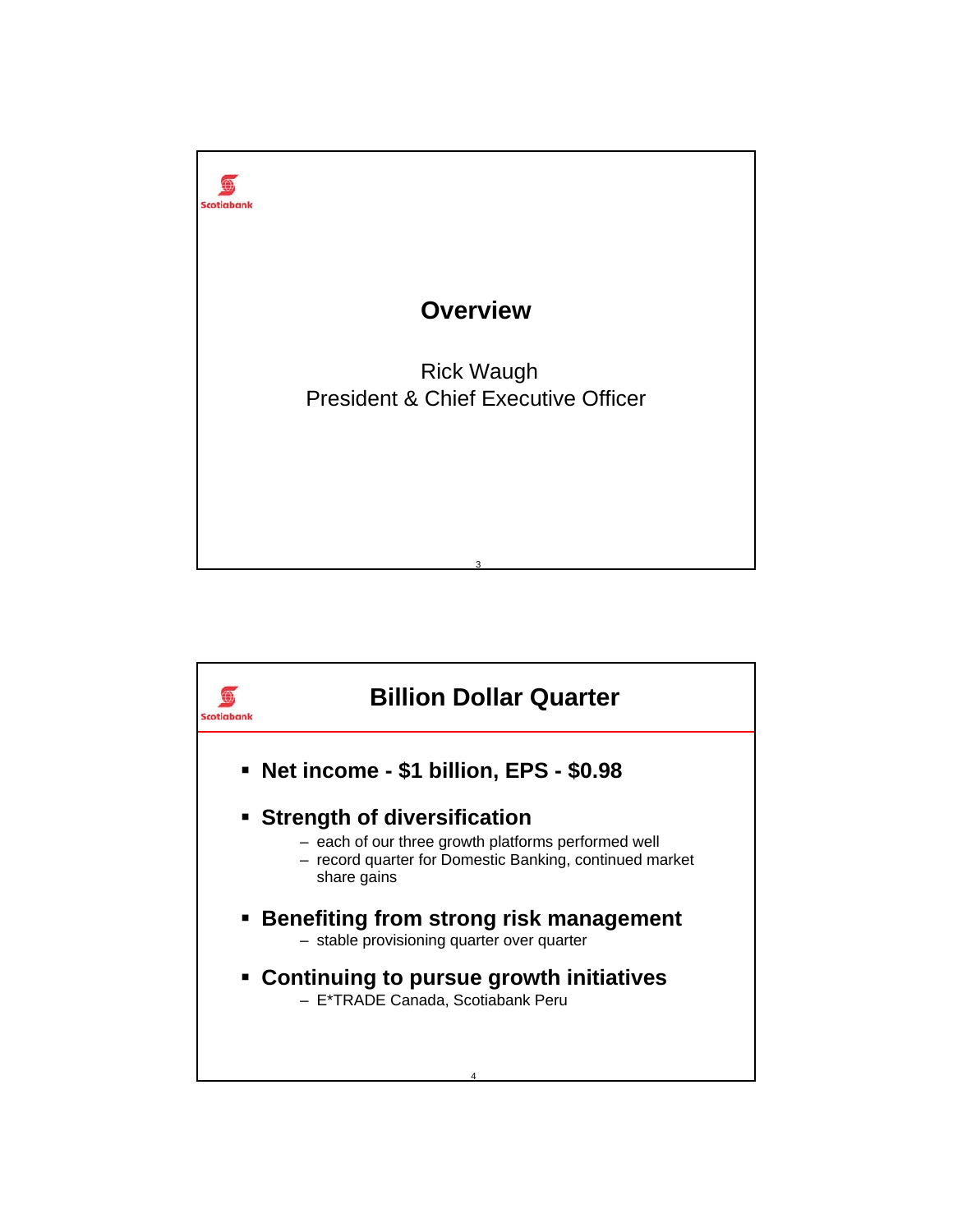

| Scotiabanl |                                      |         | Q3/08 - Solid Quarter             |           |  |
|------------|--------------------------------------|---------|-----------------------------------|-----------|--|
|            |                                      |         |                                   | Change    |  |
|            |                                      | Q3/08   | Qtr/Qtr                           | Yr/Yr     |  |
|            | Net income (\$ millions)             | \$1,010 | 3%                                | (2)%      |  |
|            | <b>EPS</b>                           | \$0.98  | 1%                                | (4)%      |  |
|            | <b>ROE</b>                           | 21.0%   | $(40)$ bp                         | $(70)$ bp |  |
|            | Productivity ratio                   | 54.3%   | $(50)$ bp                         | 130 bp    |  |
|            | Quarter over quarter                 |         |                                   |           |  |
|            | + continued asset growth             |         | - higher funding costs            |           |  |
|            | + higher trading, investment banking |         | - increased expenses              |           |  |
|            | + increased securities gains         |         | - higher taxes                    |           |  |
|            |                                      |         | - increase in preferred dividends |           |  |
|            |                                      | 6       |                                   |           |  |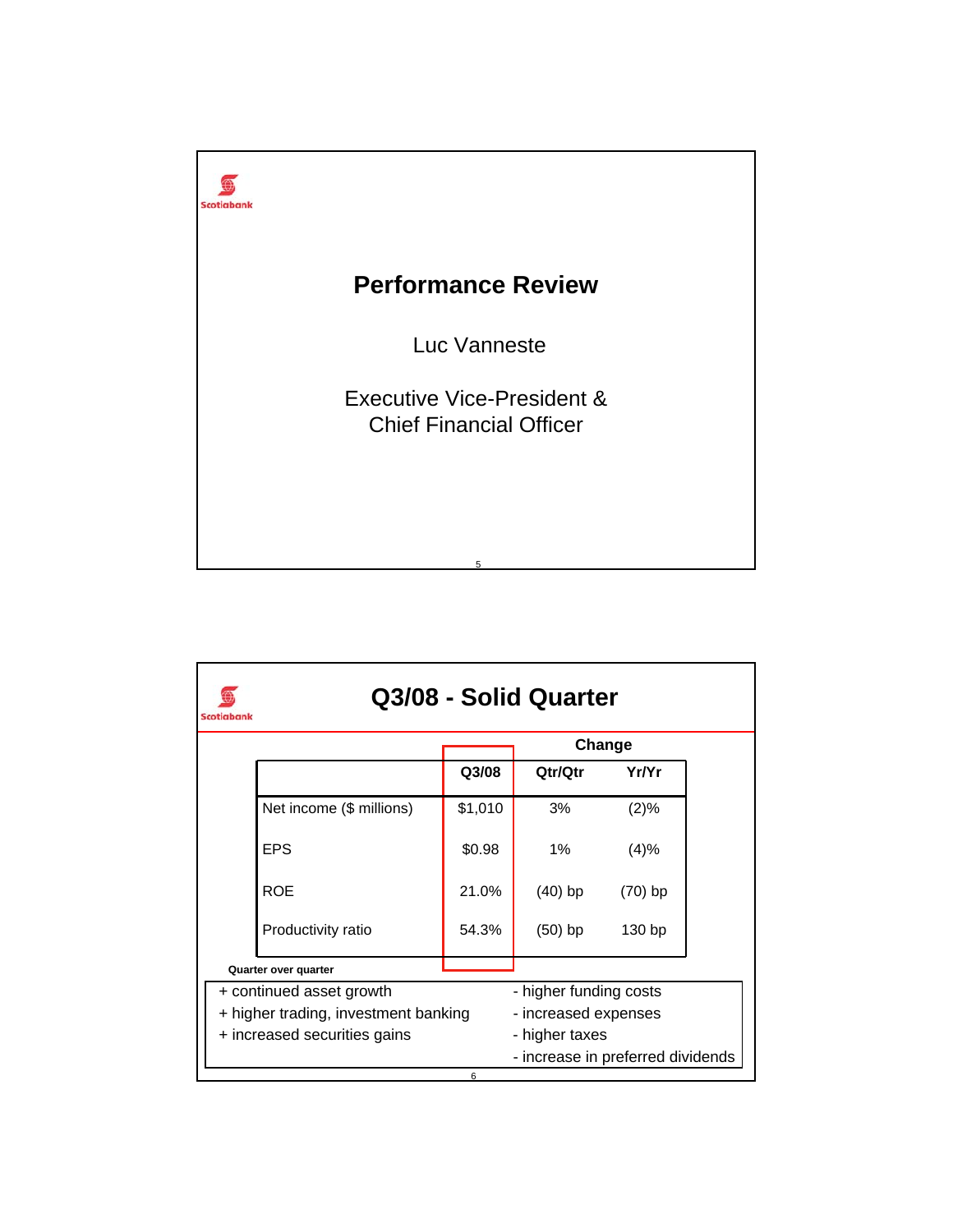

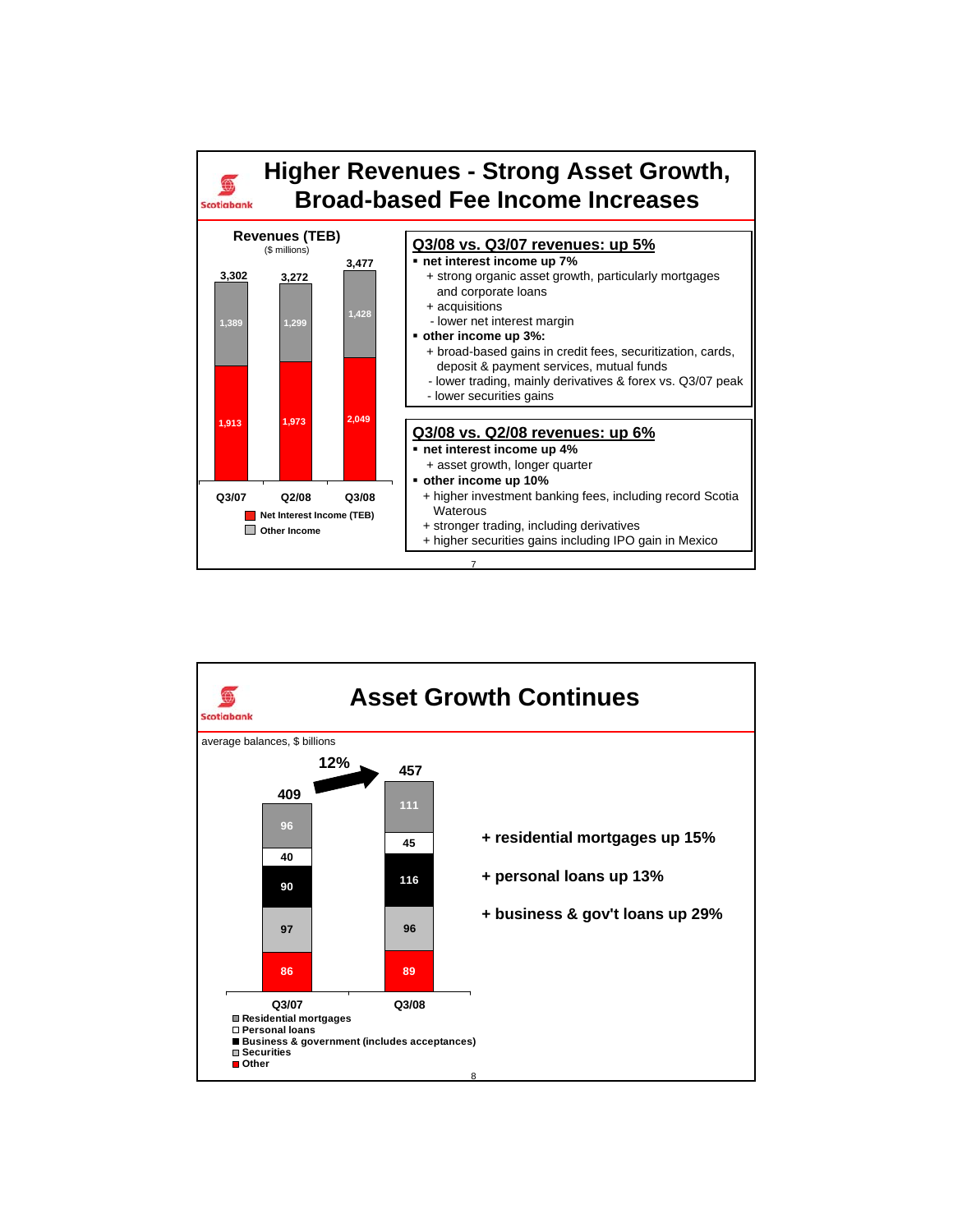

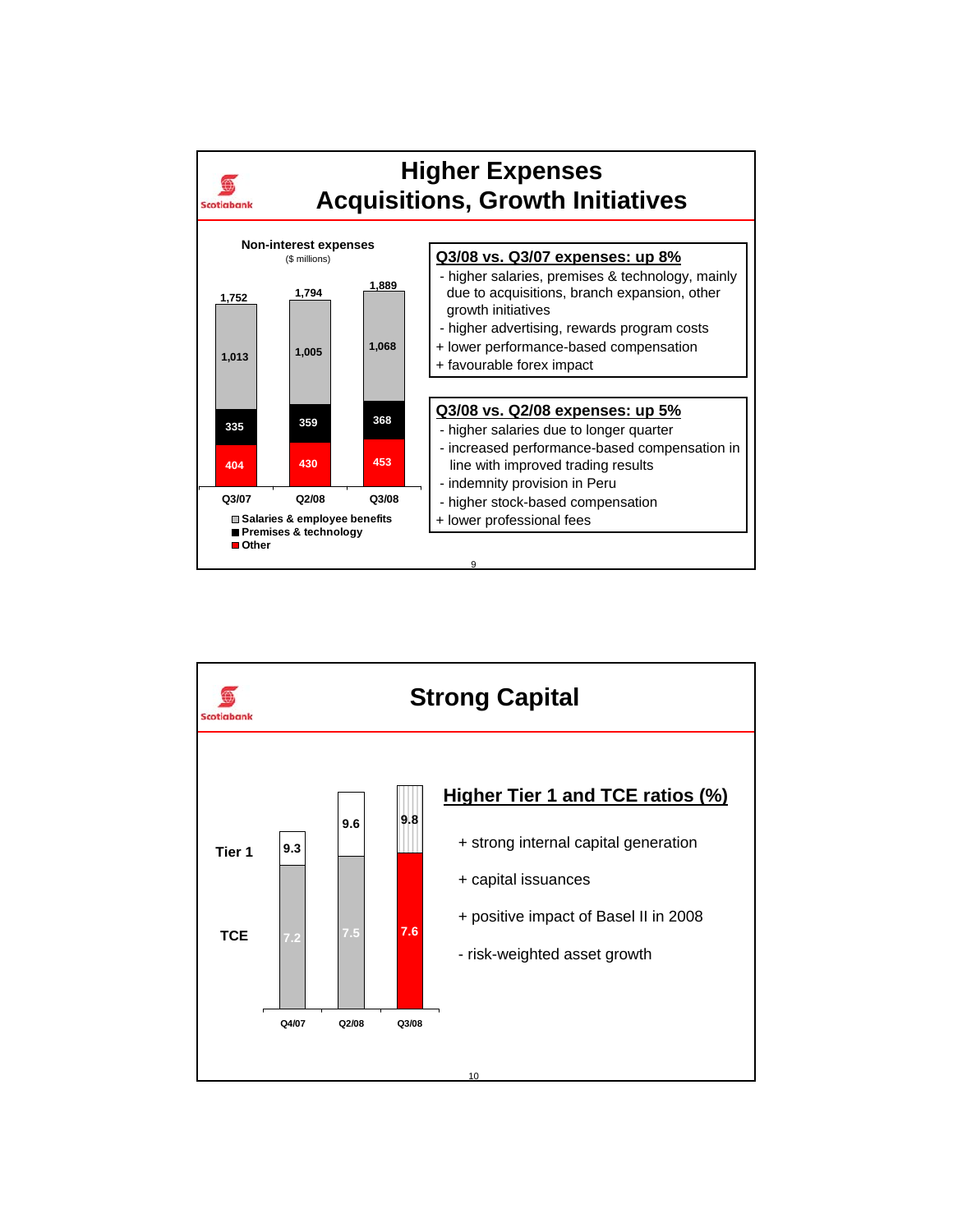

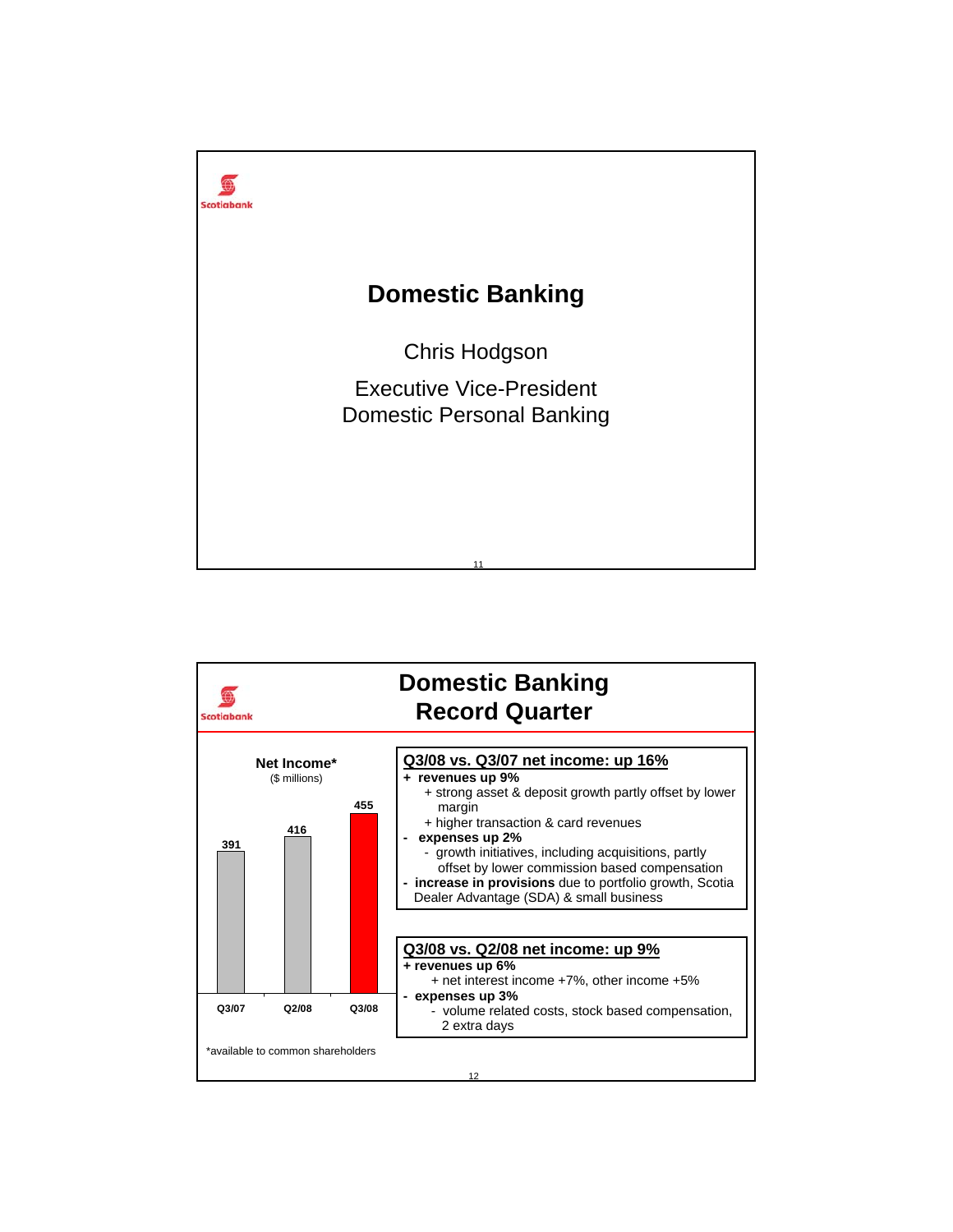

| <b>Continued Strong Market Share Gains</b><br>Scotiabank                                                                                                                   |           |                |  |  |  |  |
|----------------------------------------------------------------------------------------------------------------------------------------------------------------------------|-----------|----------------|--|--|--|--|
|                                                                                                                                                                            | Qtr/Qtr   | Yr/Yr          |  |  |  |  |
| <b>Residential Mortgages</b>                                                                                                                                               | No change | $+6$ bps       |  |  |  |  |
| <b>Personal Term Deposits</b>                                                                                                                                              | $+19$ bps | $+106$ bps $*$ |  |  |  |  |
| <b>Total Personal Deposits</b>                                                                                                                                             | +4 bps    | $+68$ bps $*$  |  |  |  |  |
| <b>Mutual Funds</b><br>$+4$ bps<br>$+28$ bps                                                                                                                               |           |                |  |  |  |  |
| *Acquisition of Dundee Bank contributed +15 bps to personal term deposits<br>and +22 bps to total personal deposits<br>Domestic market share figures as at June 2008<br>14 |           |                |  |  |  |  |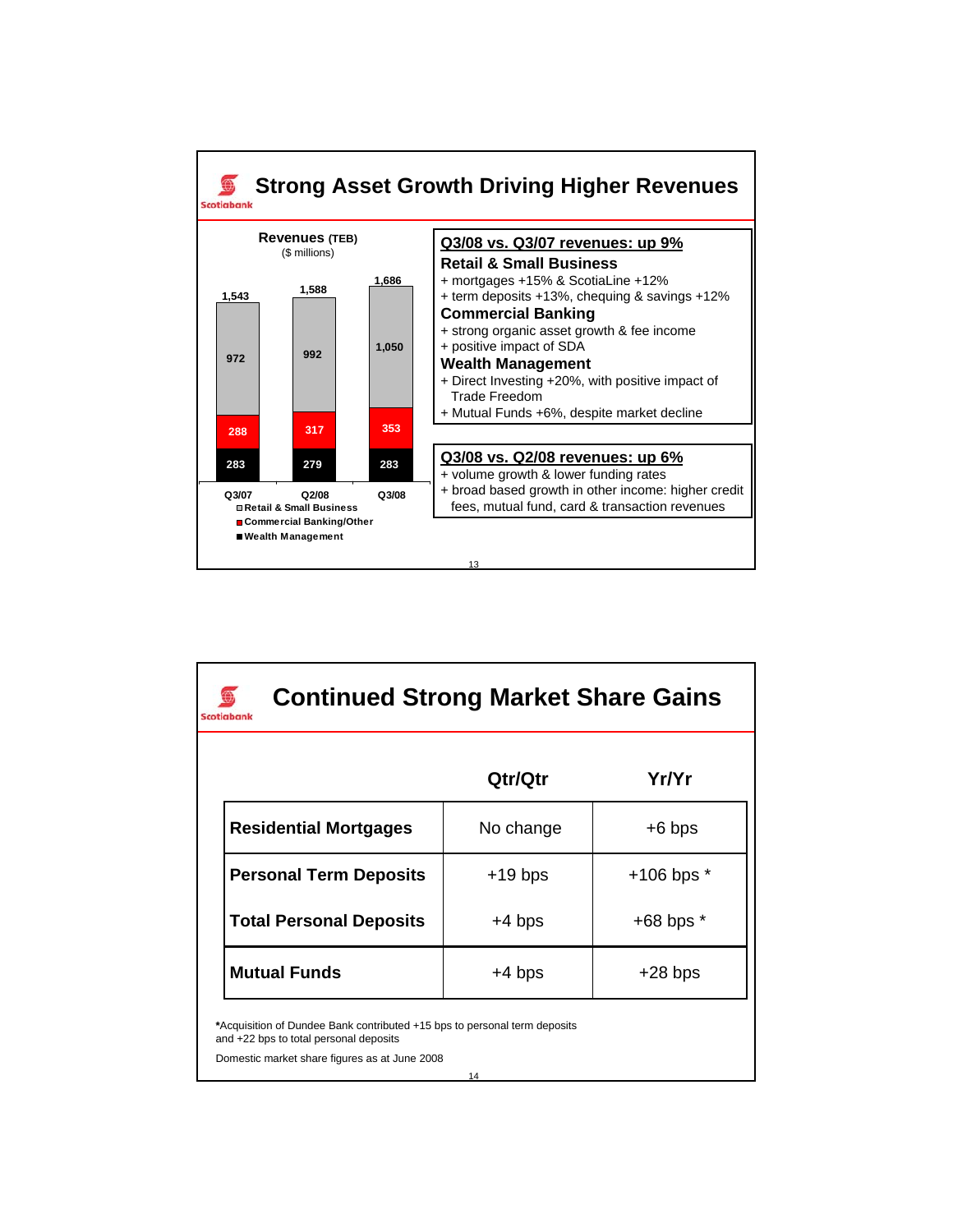

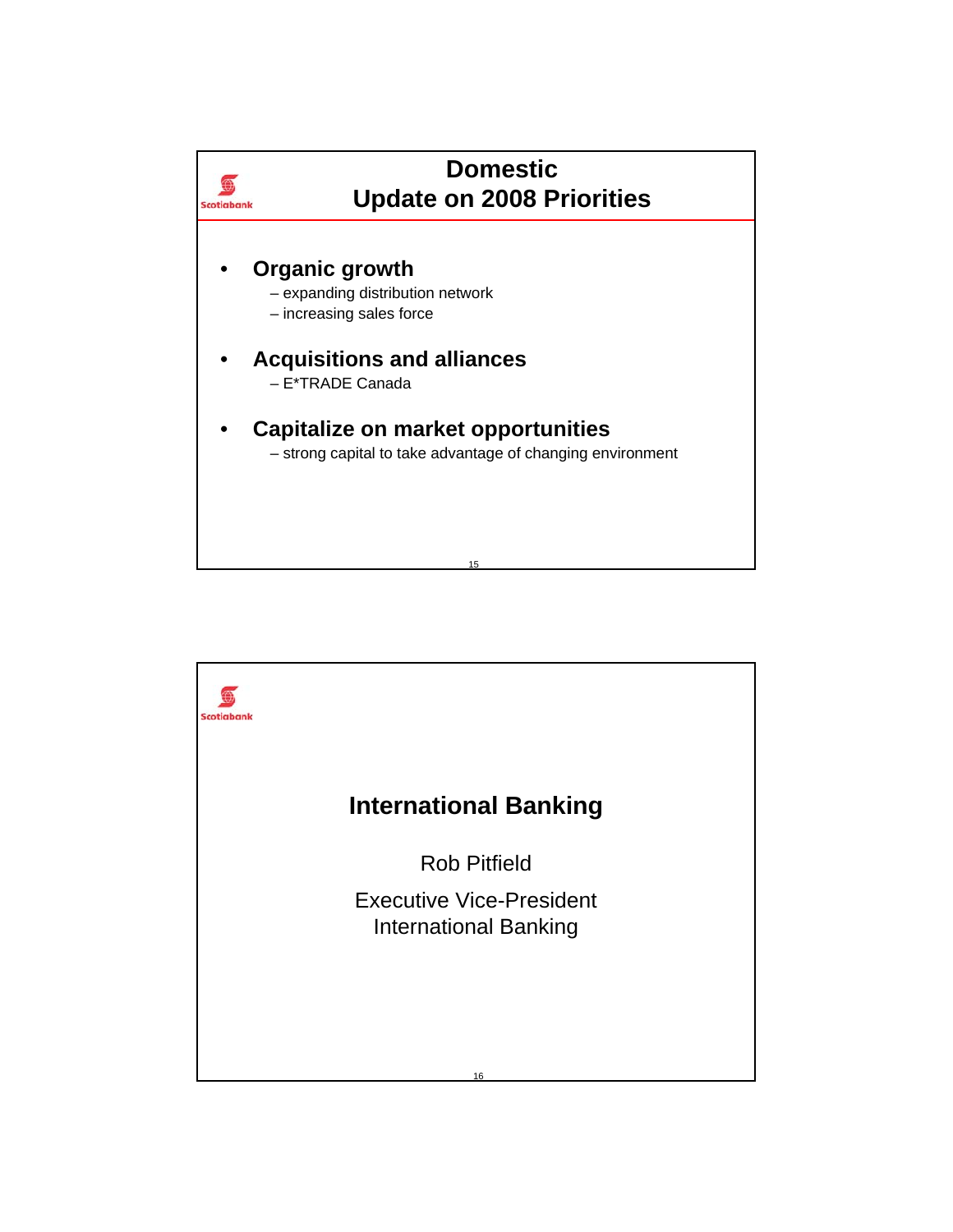

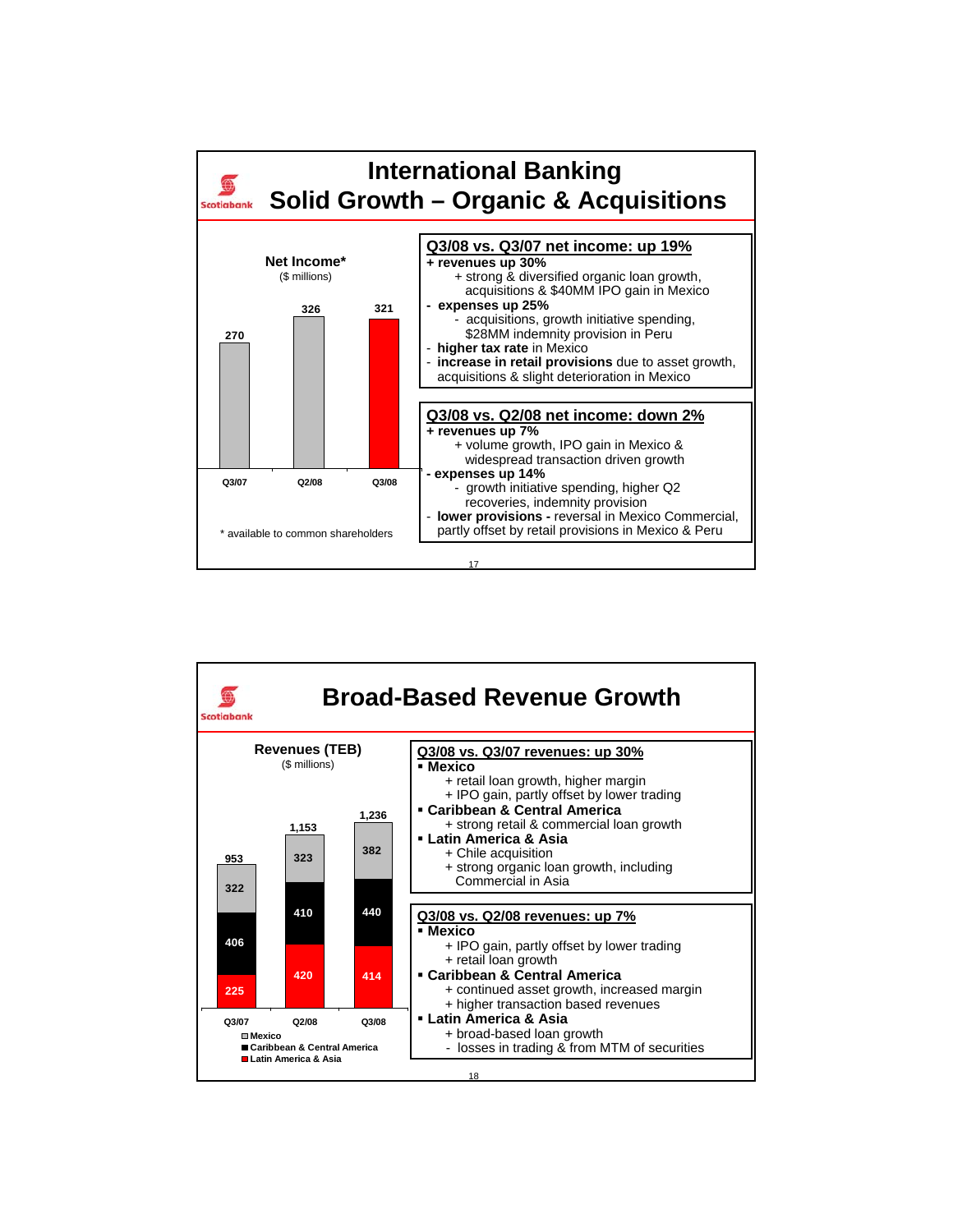

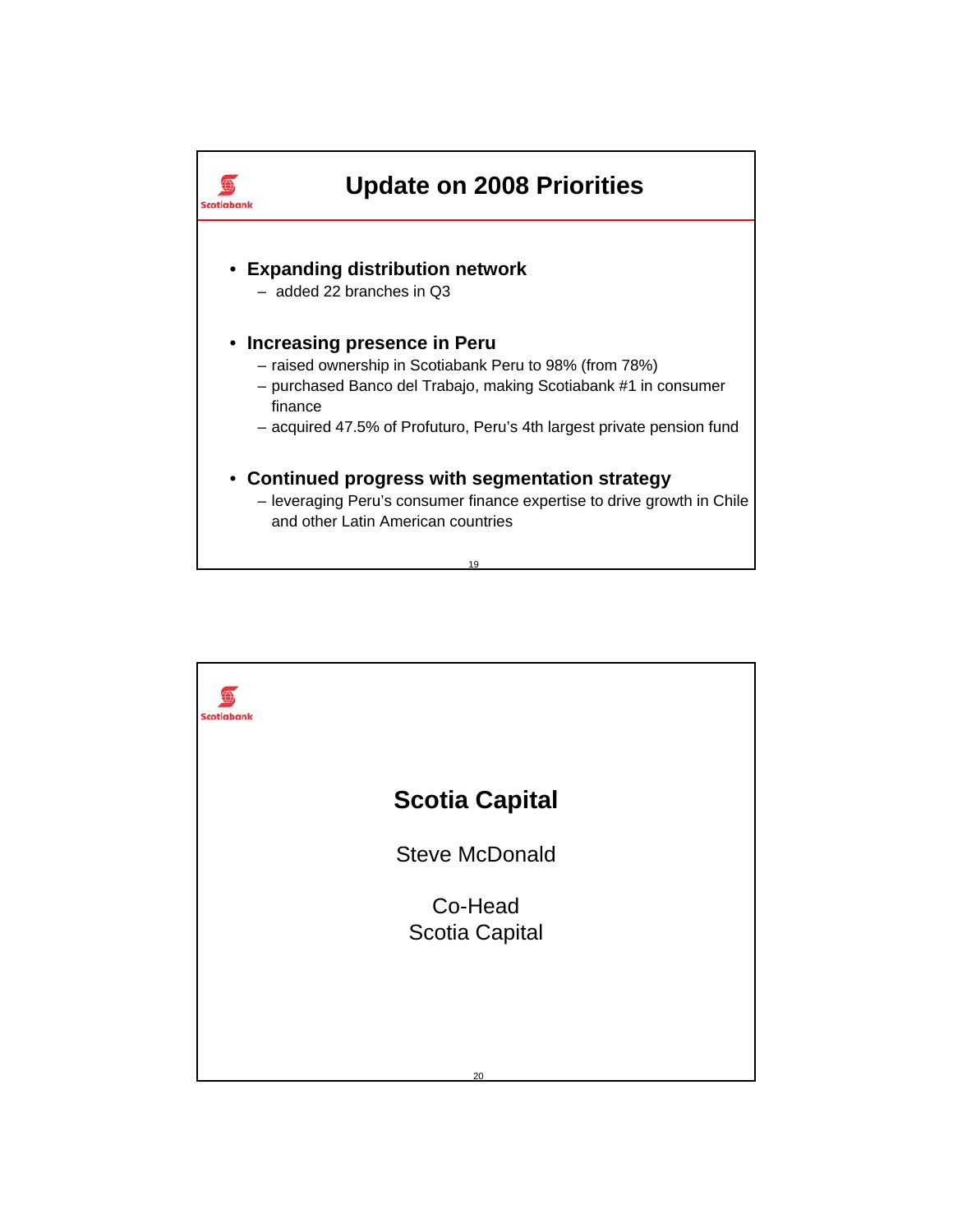

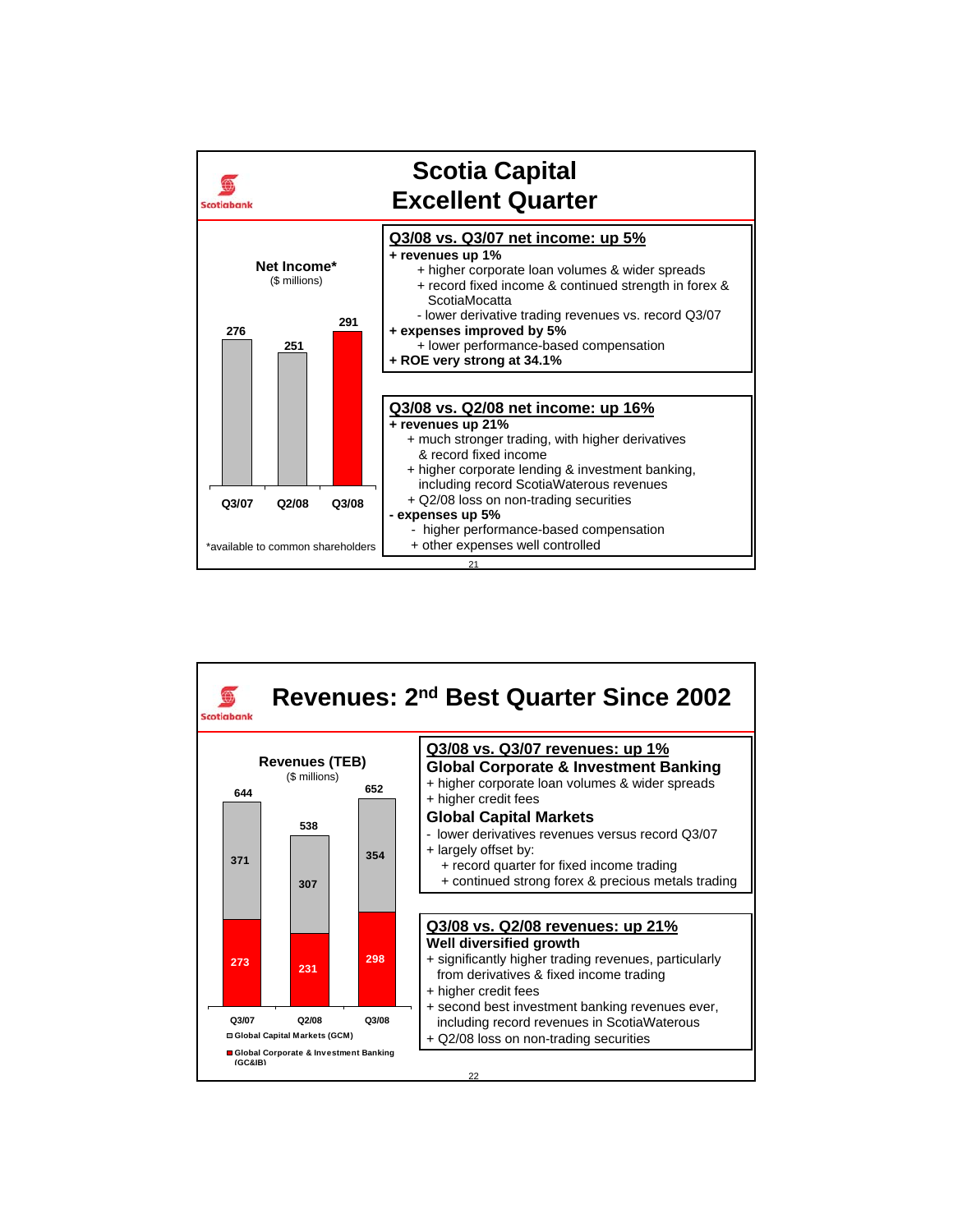

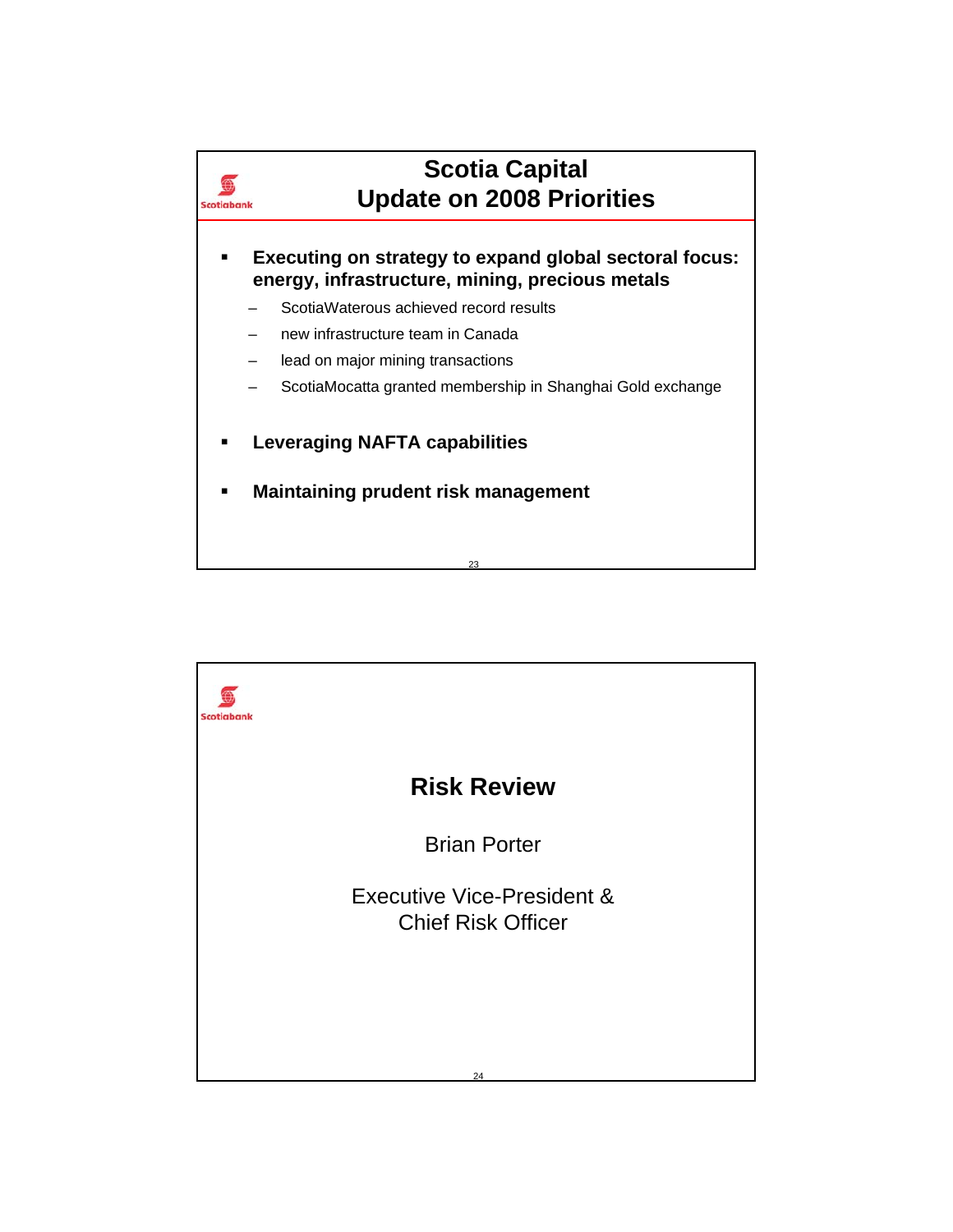

| Stable Provisioning Quarter-over-Quarter §<br><b>Scotiabank</b> |       |      |                   |     |                |  |  |
|-----------------------------------------------------------------|-------|------|-------------------|-----|----------------|--|--|
| Specific provisions, \$ millions                                | Q3/07 |      | Q4/07 Q1/08 Q2/08 |     | Q3/08          |  |  |
| Domestic:                                                       |       |      |                   |     |                |  |  |
| Retail                                                          | 68    | 72   | 79                | 82  | 77             |  |  |
| Commercial                                                      | 9     | 6    | 12                | 20  | 22             |  |  |
|                                                                 | 77    | 78   | 91                | 102 | 99             |  |  |
| International                                                   |       |      |                   |     |                |  |  |
| Retail                                                          | 42    | 56   | 64                | 69  | 81             |  |  |
| Commercial                                                      | (17)  | (29) | (34)              | (9) | (25)           |  |  |
|                                                                 | 25    | 27   | 30                | 60  | 56             |  |  |
| Scotia Capital                                                  | (10)  | (10) | (10)              | (9) | $\overline{4}$ |  |  |
|                                                                 | 92    | 95   | 111               | 153 | 159            |  |  |
|                                                                 |       |      |                   |     |                |  |  |
|                                                                 |       |      |                   |     |                |  |  |
|                                                                 |       | 26   |                   |     |                |  |  |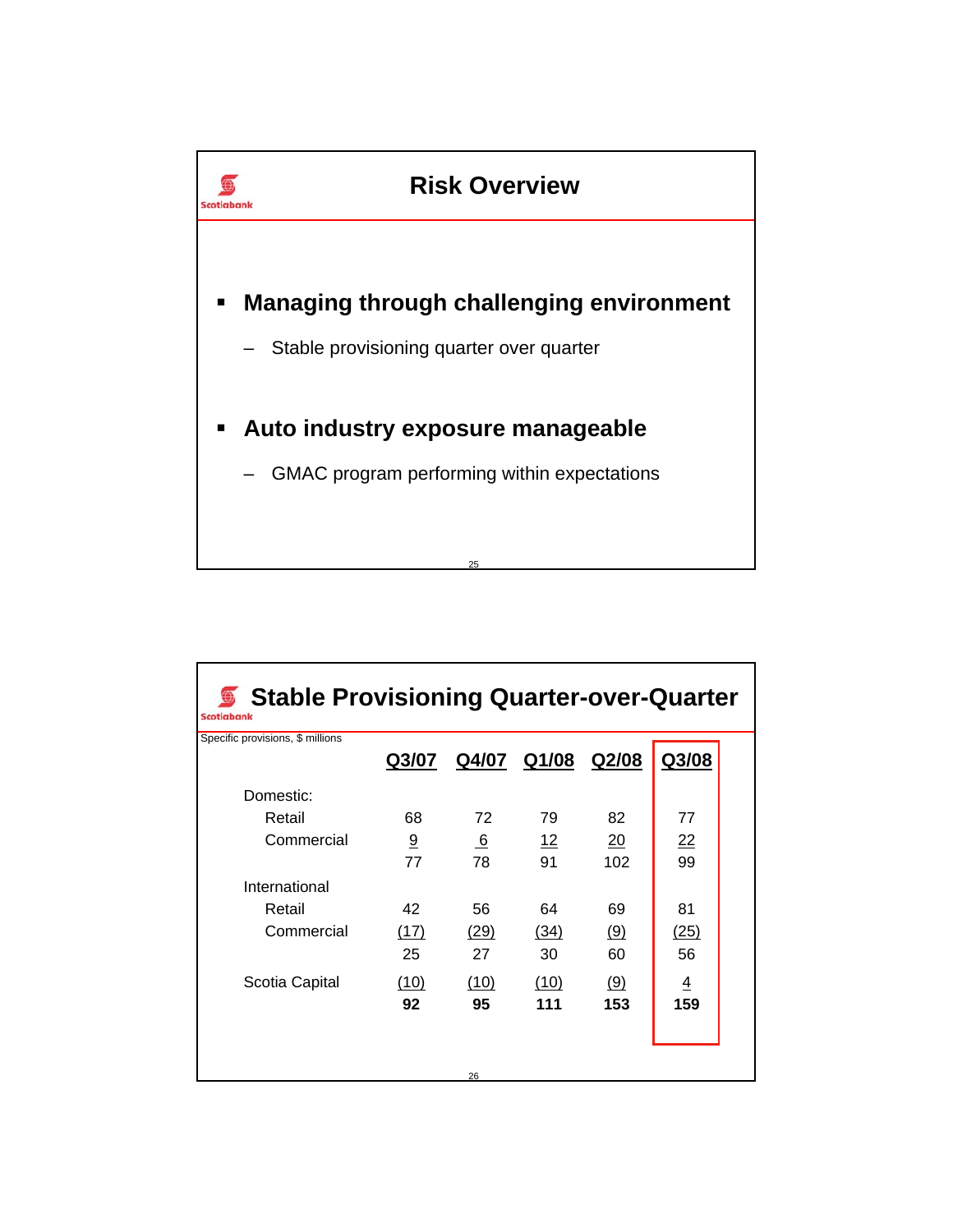

| <b>Scotiabank</b>           |      |     | <b>Higher Net Impaired Loan Formations</b><br><b>Driven Primarily by 3 Accounts</b>                                                  |
|-----------------------------|------|-----|--------------------------------------------------------------------------------------------------------------------------------------|
| Q3/08, \$ millions          |      |     | <b>Domestic Retail:</b> formations reflect growing                                                                                   |
| <b>Domestic</b><br>- Retail | 115  |     | portfolio size; underlying credit trends remain<br>strong                                                                            |
| - Commercial                | 15   | 130 | Domestic Commercial: underlying credit<br>quality stable                                                                             |
| International<br>- Retail   | 104  |     | <b>International Retail: formations across</b><br>division, largely reflects underlying growth and<br>some increase in delinquencies |
| - Commercial                | 93   | 197 | International Commercial: classification of<br>two accounts in the Caribbean and additional                                          |
| <b>Scotia Capital</b>       |      |     | classifications in Chile, partially offset by<br>declassifications in Mexico and the Caribbean                                       |
| - U.S.                      | 79   |     |                                                                                                                                      |
| - Canada & Other            | (29) | 50  | Scotia Capital: classification of one account in<br>the U.S., partially offset by loan sales in                                      |
| Total                       |      | 377 | Canada and the U.S.                                                                                                                  |
|                             |      |     | 28                                                                                                                                   |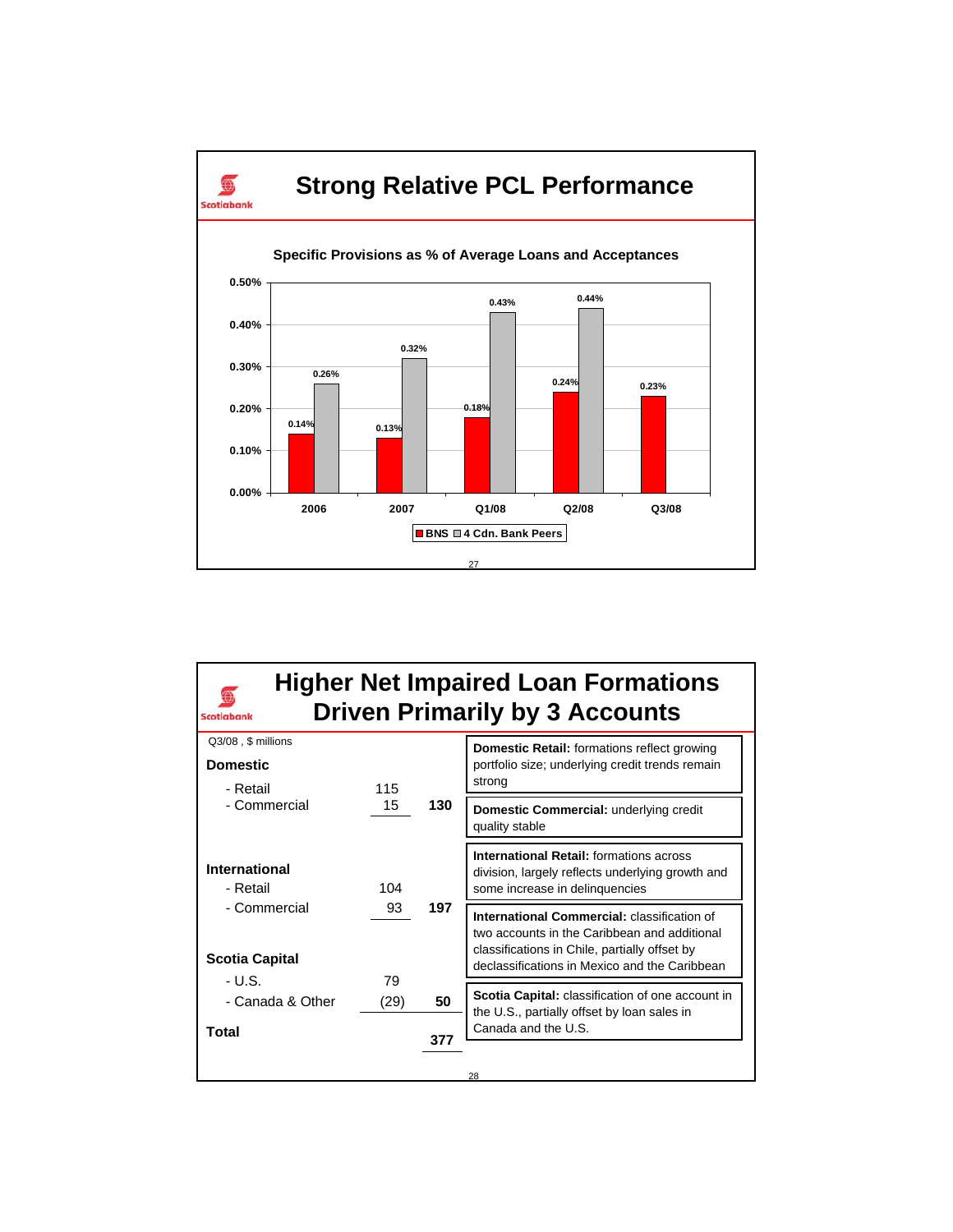## **Auto Industry Exposure Manageable**

 $\bigcirc$ Scotlabank

 $\bigoplus$ Scotiabank

| \$ billions                             | Q4/06 | Q4/07            | Q3/08 |
|-----------------------------------------|-------|------------------|-------|
| North American & European Wholesale*    |       |                  |       |
| Original Equipment Manufacturers (OEM)  | 0.2   | 0.2              | 0.5   |
| Finance & Leasing                       | 0.5   | 0.6              | 1.0   |
| <b>Parts Manufacturers</b>              | 0.9   | 0.8              | 0.6   |
| Dealers/Floorplan                       | 2.3   | 2.4              | 2.7   |
|                                         | 3.9   | 4.0              | 4.8** |
| Investment Grade                        | 44%   | 48%              | 60%   |
| Loss Ratio (2006, 2007 & YTD 2008)      | 32bps | 9 <sub>bps</sub> |       |
| Auto-backed securities (primarily GMAC) | 6.3   | 6.2              | 7.1   |
| Bank sponsored & third party conduits   | 9.0   | 10.2             | 8.2   |

29

## **GMAC Program Performing Within Expectations**

- High quality, well-structured notes: >90% AAA
- **Underlying assets consumer loans no leases**
- Enhancement from discounted purchase price no credit exposure to GMAC
- **Credit enhancement for each subsequent purchase based** on recent performance
- **Increasing Canadian content**
- **Adequate cushion under current conditions**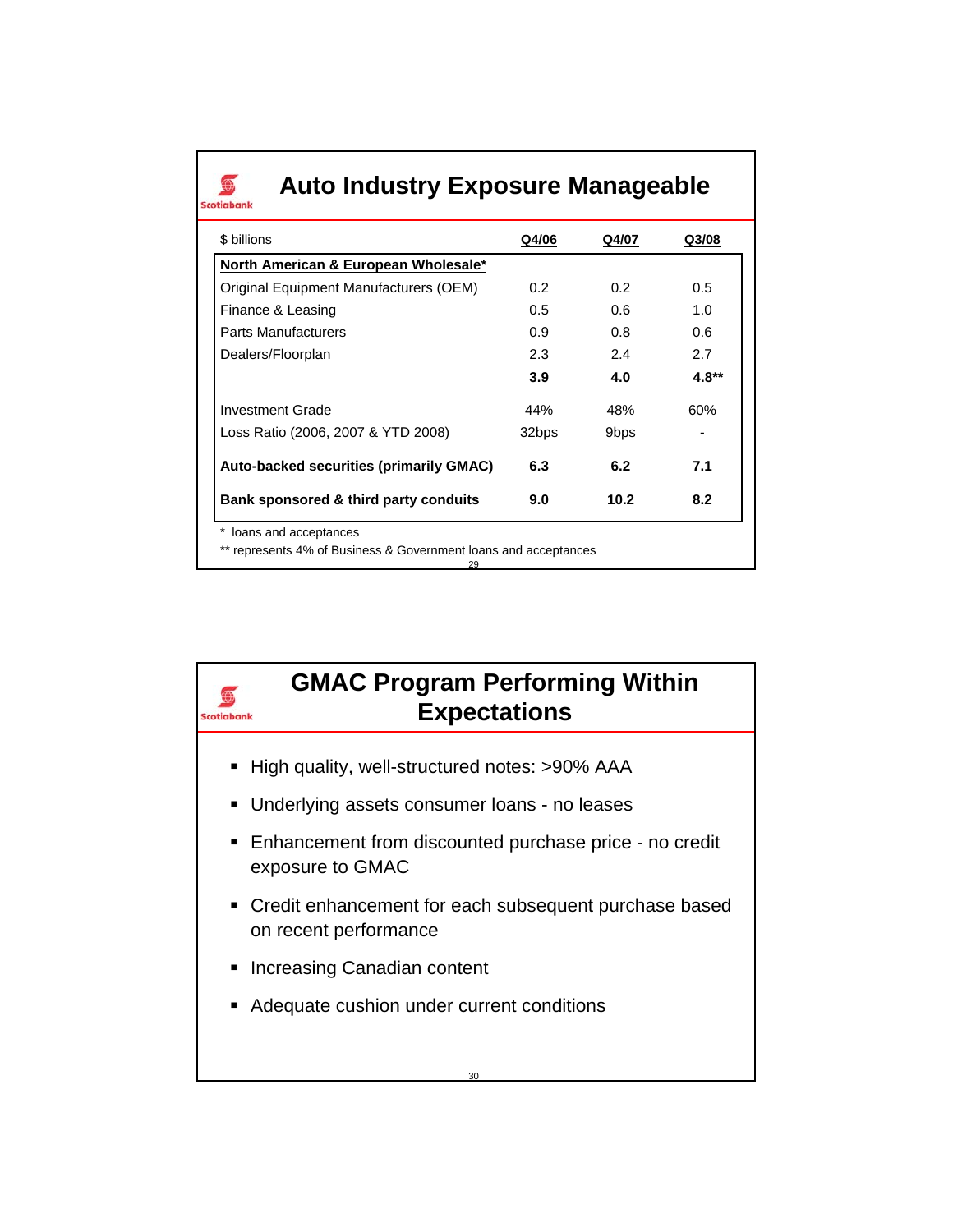| Scotiabank                        | <b>Provisions Expected to Increase</b><br><b>Moderately Over Medium Term</b> |
|-----------------------------------|------------------------------------------------------------------------------|
|                                   |                                                                              |
| <b>Domestic</b><br><b>Banking</b> | • organic growth in retail portfolio                                         |
|                                   | $\bullet$ arowth in rotail portfolio                                         |

| <b>International</b><br><b>Banking</b> | • growth in retail portfolio<br>• impact of U.S. slowdown in Mexico and the Caribbean<br>• lower commercial recoveries in Mexico and Peru |
|----------------------------------------|-------------------------------------------------------------------------------------------------------------------------------------------|
| <b>Scotia Capital</b>                  | • impact of U.S. slowdown on certain industries<br>• lower reversals and recoveries                                                       |
|                                        |                                                                                                                                           |
|                                        | 31                                                                                                                                        |

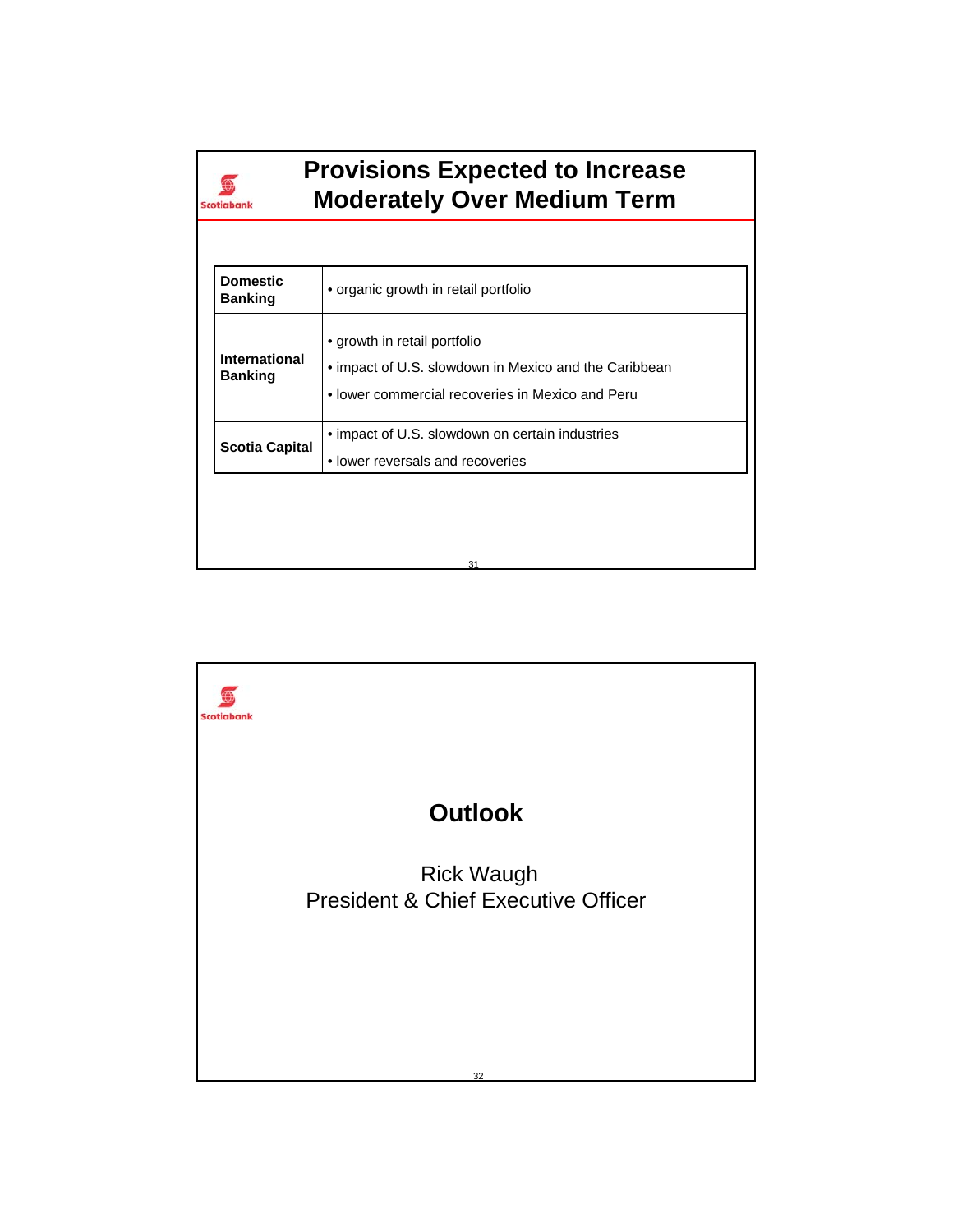

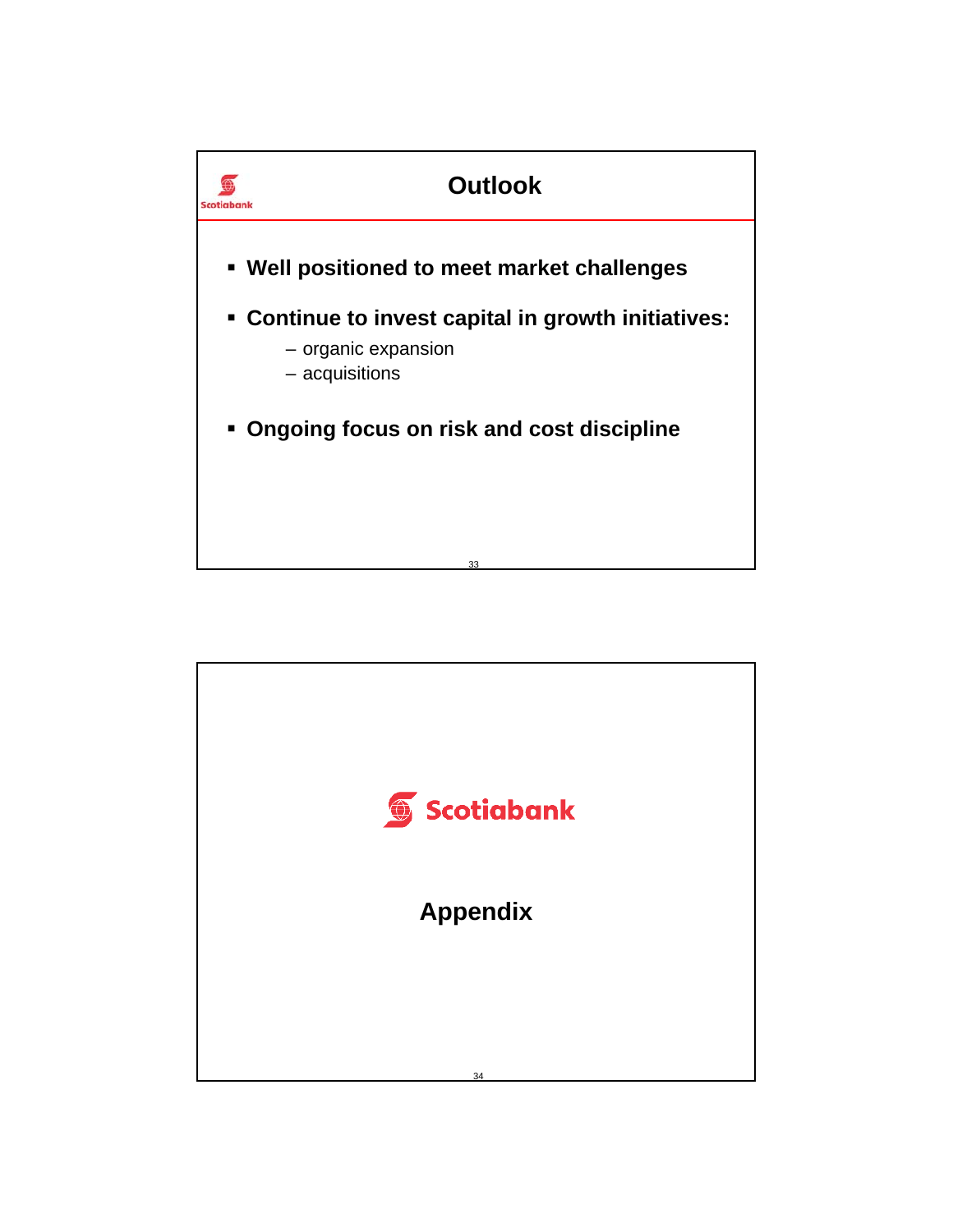

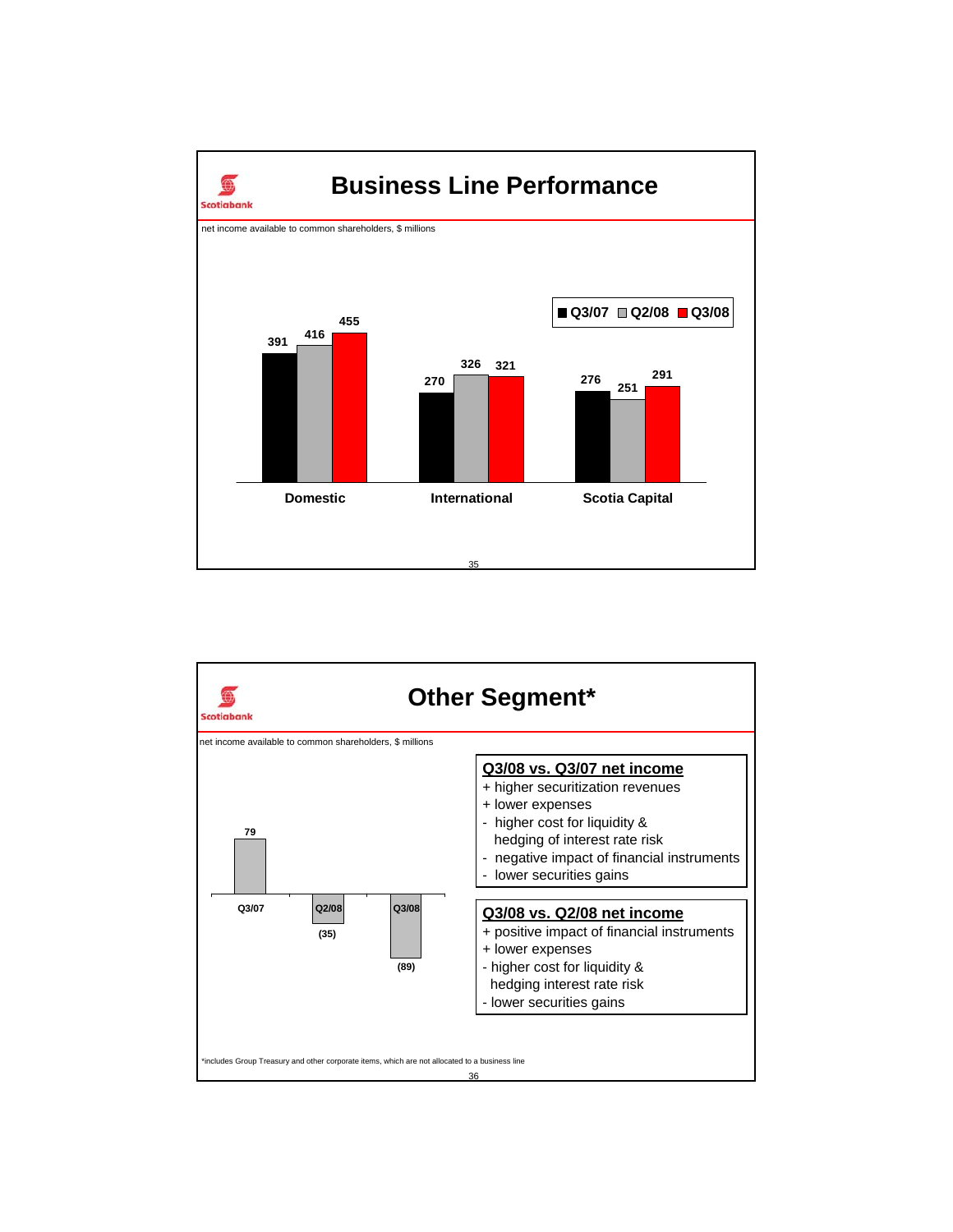## **Impact of Forex Translation**

 $\bigoplus$ Scotiabank

| Impact (\$MM)          |       | Yr/Yr |       | Qtr/Qtr |
|------------------------|-------|-------|-------|---------|
| Revenues               |       | (79)  |       | 6       |
| Non-interest expenses  | 21    |       | (4)   |         |
| Net income             | (42)  |       | 1     |         |
|                        |       |       |       |         |
| Average exchange rate  | Q3/08 | Q2/08 | Q3/07 |         |
| \$US/\$CAD             | 0.99  | 0.99  | 0.93  |         |
| Mexican peso/\$CAD     | 10.16 | 10.62 | 10.07 |         |
| Peruvian new sol/\$CAD | 2.85  | 2.83  | 2.95  |         |

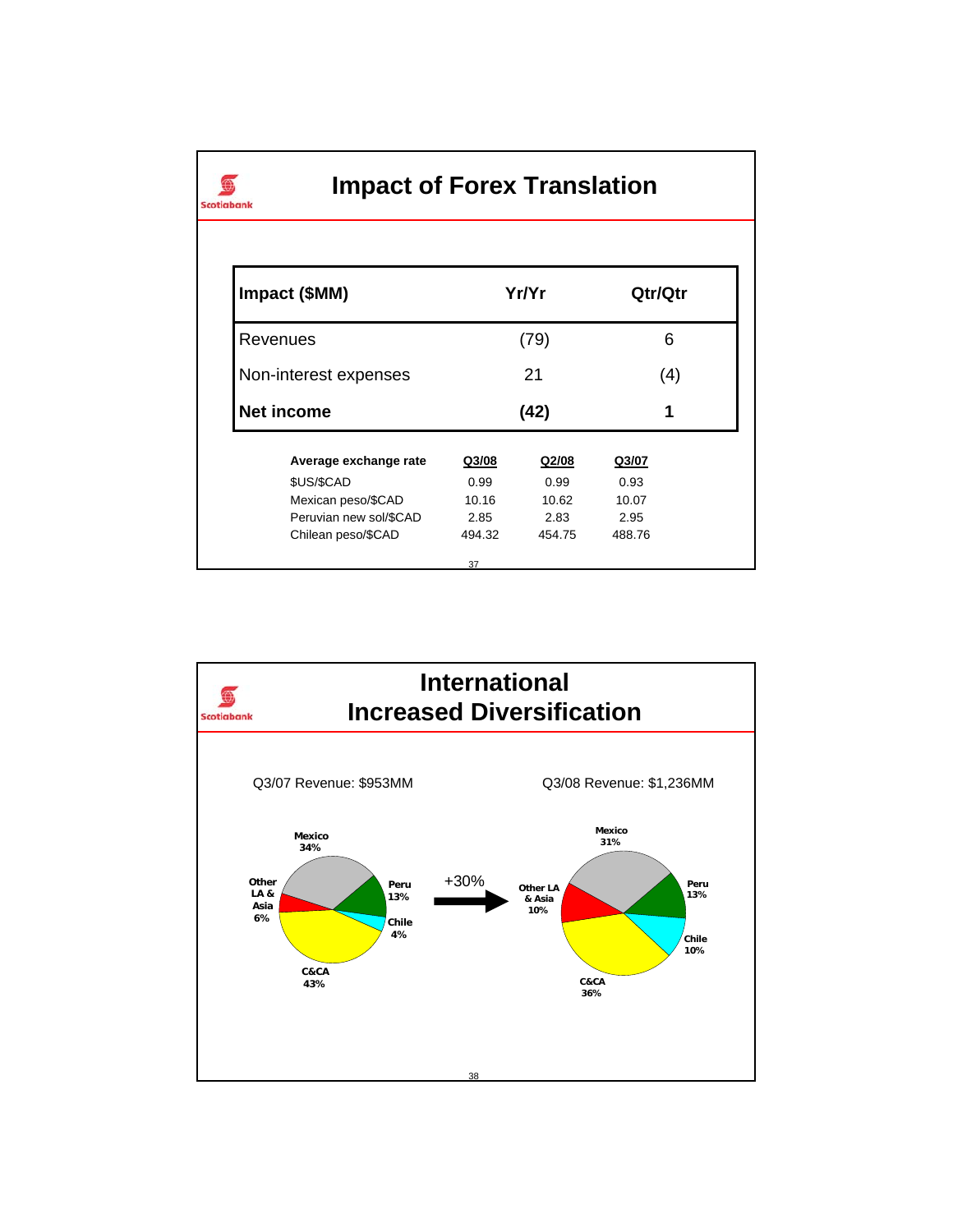

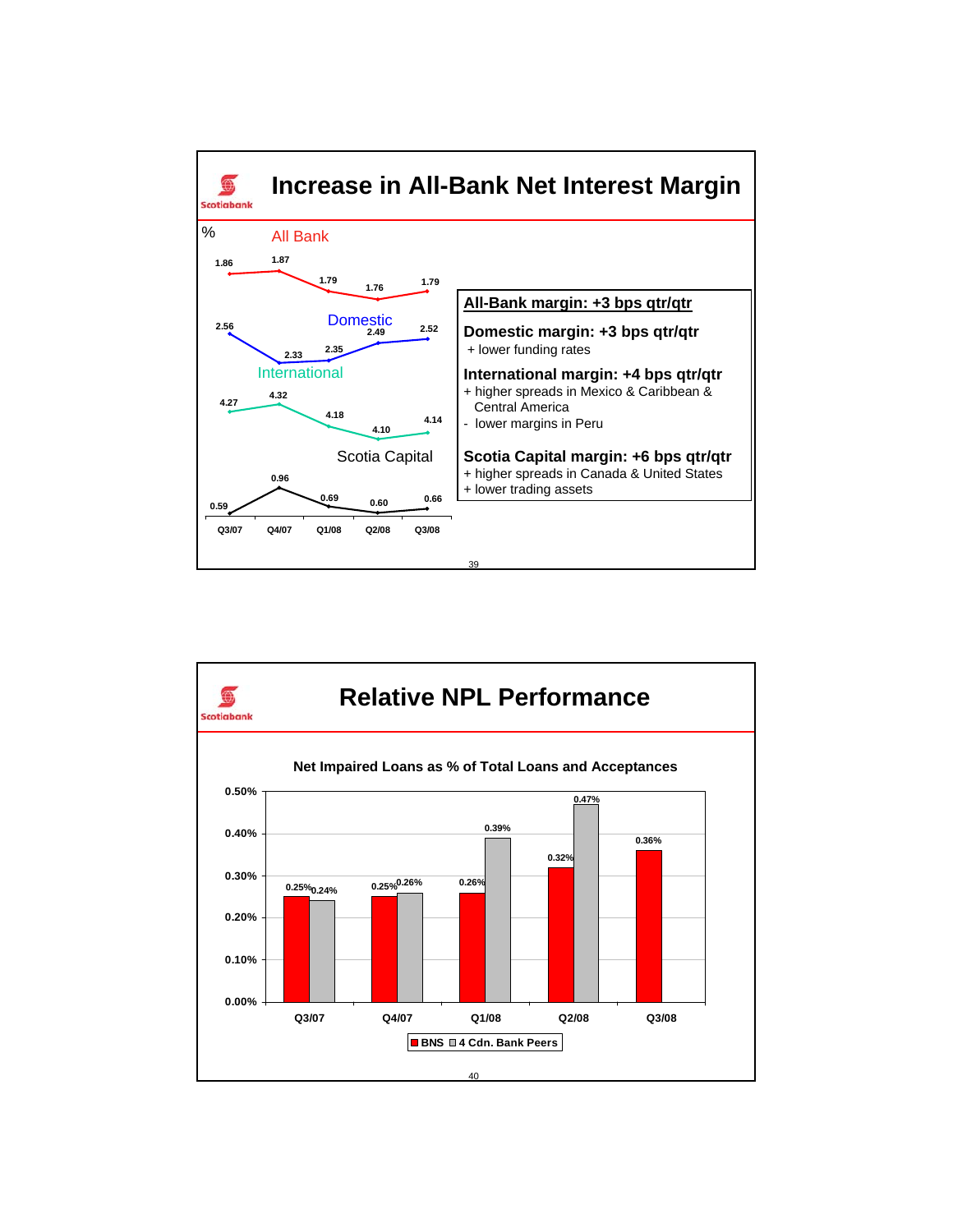

| <b>VaR by Risk Factor</b><br><b>Scotiabank</b> |       |       |       |  |  |  |  |
|------------------------------------------------|-------|-------|-------|--|--|--|--|
| Average 1 day VaR, \$ millions                 |       |       |       |  |  |  |  |
| <b>Risk Factor</b>                             | Q3/08 | Q2/08 | Q3/07 |  |  |  |  |
| Interest rate                                  | 13.0  | 12.8  | 9.0   |  |  |  |  |
| <b>Equities</b>                                | 3.5   | 3.0   | 8.7   |  |  |  |  |
| Foreign exchange                               | 0.9   | 1.3   | 2.0   |  |  |  |  |
| <b>Commodities</b>                             | 3.0   | 3.6   | 1.3   |  |  |  |  |
| <b>Diversification</b>                         | (4.6) | (6.1) | (5.4) |  |  |  |  |
| <b>All-Bank VaR</b>                            | 15.8  | 14.6  | 15.6  |  |  |  |  |
|                                                |       |       |       |  |  |  |  |
|                                                | 42    |       |       |  |  |  |  |